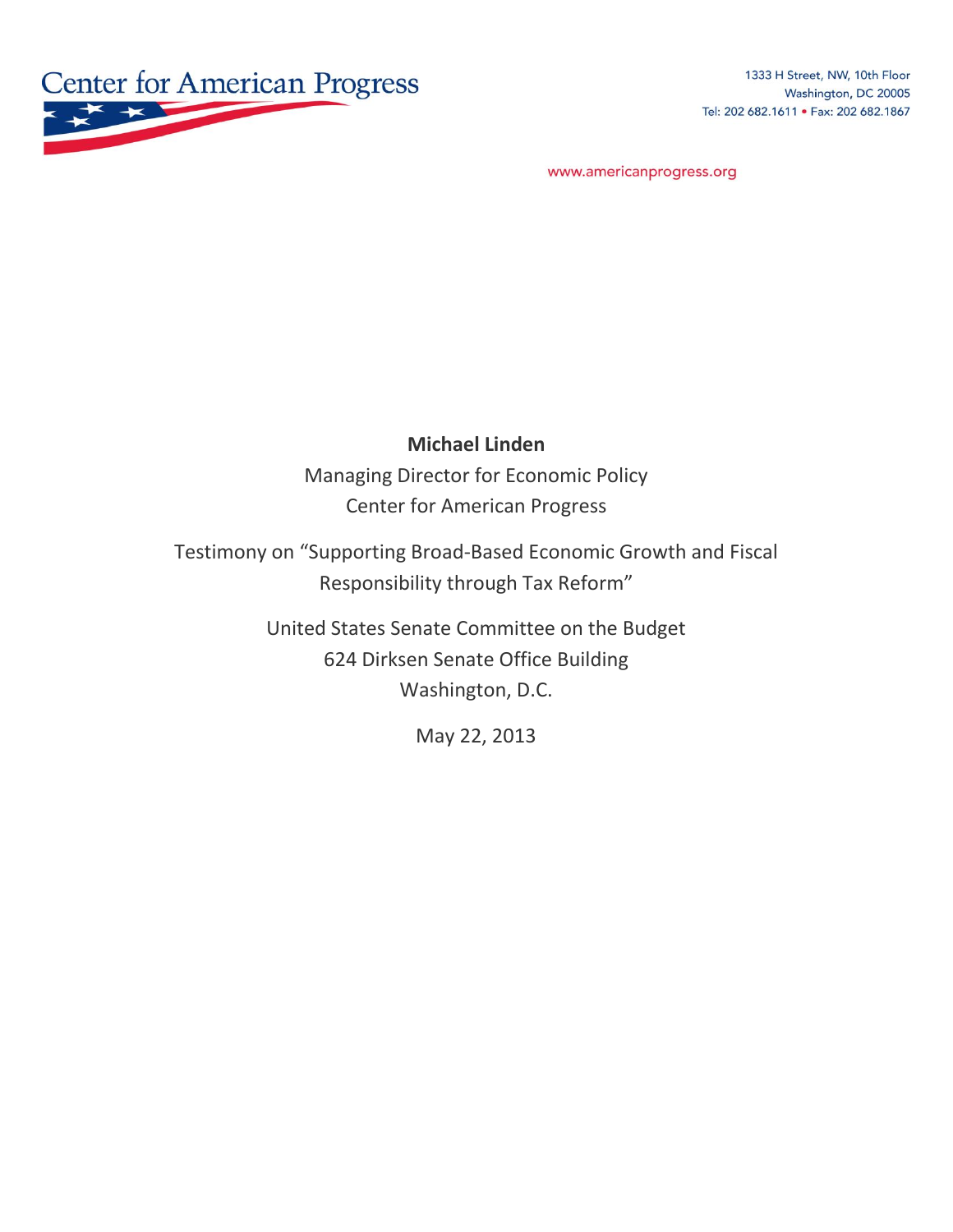# **Tax reform should strengthen the economy by strengthening the middle class**

For all the disagreements among policymakers, economists generally agree on the ingredients that make an economy grow: human capital, demand, strong institutions and governance, innovation, and financial capital. While all of these are important, since the late 1970s some tax policymakers have lost sight of the big picture, focusing on financial capital and the activities of the wealthy few. That focus produced supply-side economics and the belief that the government should focus its efforts on wealthy "job creators," and that if those "job creators" were released from the burdens of high taxation and regulation, prosperity for all would trickle down.

But trickle-down economic policies have been a failure. Over the past several decades, the United States has undergone a remarkable transformation, with income growth stalling for the middle class while the incomes of those at the top continued to rise dramatically compared to the rest of the working population. Between 1979 and 2007, the last year before the Great Recession, median family income rose by 35 percent, while incomes for those at the 99th percentile rose by 278 percent.<sup>1</sup> Families in the middle class have also pulled away from those at the bottom, but have achieved these modest income gains only by working longer hours, increasing their labor supply—particularly among wives and mothers—and increasing household debts to maintain consumption as wages failed to keep pace with inflation.

The supply-siders had it backward—a strong middle class is the driver of economic growth, not merely an outcome. When one examines the factors that produce a growing economy, the strength of the middle class is critically important to them:

- A strong middle class promotes the development of human capital and a well-educated population.
- A strong middle class creates a stable source of demand for goods and services.
- A strong middle class incubates the next generation of entrepreneurs.
- A strong middle class supports inclusive political and economic institutions, which underpin economic growth.

Given that the middle class is key to economic growth, and given the mounting stress placed on the middle class over the last 30 years due to stagnant wage growth and rising costs, the question then becomes: What policies will grow and strengthen the middle class?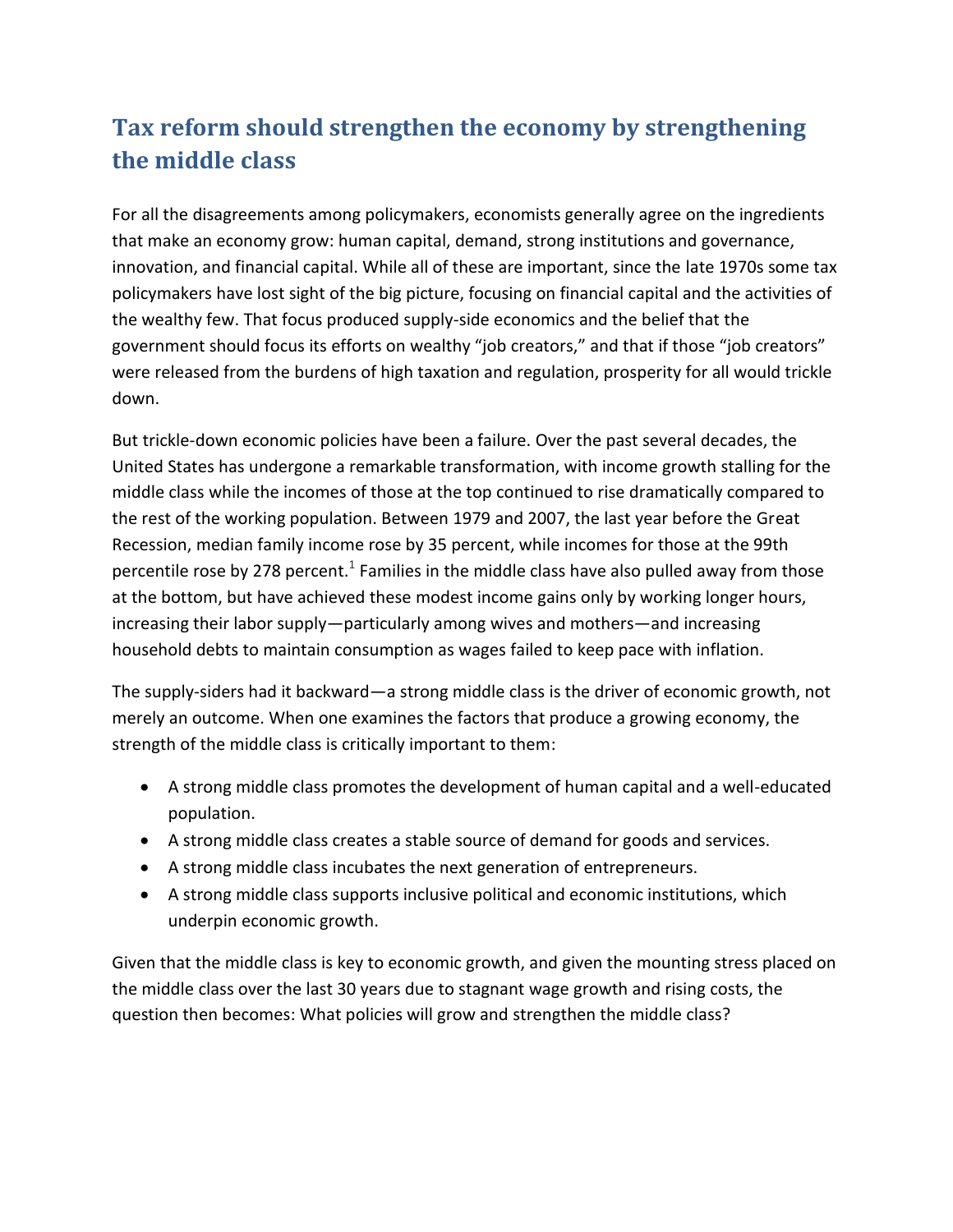## **Tax reform should make the code** *fairer* **to the middle class**

#### **Fairness to the middle class means doing more to reduce America's staggering inequality**

Over the past 30 years, our nation's income distribution has grown increasingly unequal. In 1979 the average income for a household in the richest 1 percent was about 10 times higher than the average income for a household in the middle 20 percent. By 2007 that ratio had almost tripled. The average household in the richest 1 percent was now earning nearly 30 times as much as those in the middle. Yet even as income inequality increased dramatically, the effect of the federal tax code on income distribution declined substantially.<sup>2</sup>

Between the early 1990s and the financial collapse, the effective federal tax rate of the richest 1 percent of Americans has plummeted even while their incomes skyrocketed. Households in the top 1 percent more than doubled their incomes from an average of more than \$800,000 in 1993 to nearly \$1.9 million in 2007. During that same period, their effective federal tax rate dropped from 35 percent to 30 percent.

The Great Recession hit hard the income for those at the top, mostly due to a dramatic drop in capital-gains realizations during the stock-market turmoil of the past few years. Average real income for the top 1 percent dropped 36.3 percent from 2007 to 2009, while the bottom 99 percent saw their income decline by 11.6 percent, shrinking the share of income flowing to the top 1 percent dramatically. It is already clear, however, that this is a temporary effect. Income growth during the recovery has so far favored those at the top. In fact, from 2009 to 2011, the top 1 percent saw their incomes grow by 11.2 percent, while the other 99 percent *lost* 0.4 percent of their income; 99 percent of Americans were worse off two years into the recovery than during the recession, while 121 percent of the economy's growth flowed to the richest 1 percent. As this pattern continues, and capital-gains realizations rebound with the stock market, America's inequality is likely to be worse after the Great Recession than before it.<sup>3</sup>

The American Taxpayer Relief Act of 2012, or ATRA, allowed some Bush-era tax cuts to expire for the very wealthiest Americans—those making more than \$400,000 per year. The Tax Policy Center now estimates that the top 1 percent of income earners will face a 35.7 percent effective federal tax rate in 2013.<sup>4</sup> But with top incomes continuing to grow at a tremendous rate, this will do little to affect underlying inequality. As economists Thomas Picketty and Emanuel Saez explain:

Looking further ahead, based on the US historical record, falls in income concentration due to economic downturns are temporary unless drastic regulation and tax policy changes are implemented and prevent income concentration from bouncing back. Such policy changes took place after the Great Depression during the New Deal and permanently reduced income concentration until the 1970's. In contrast, recent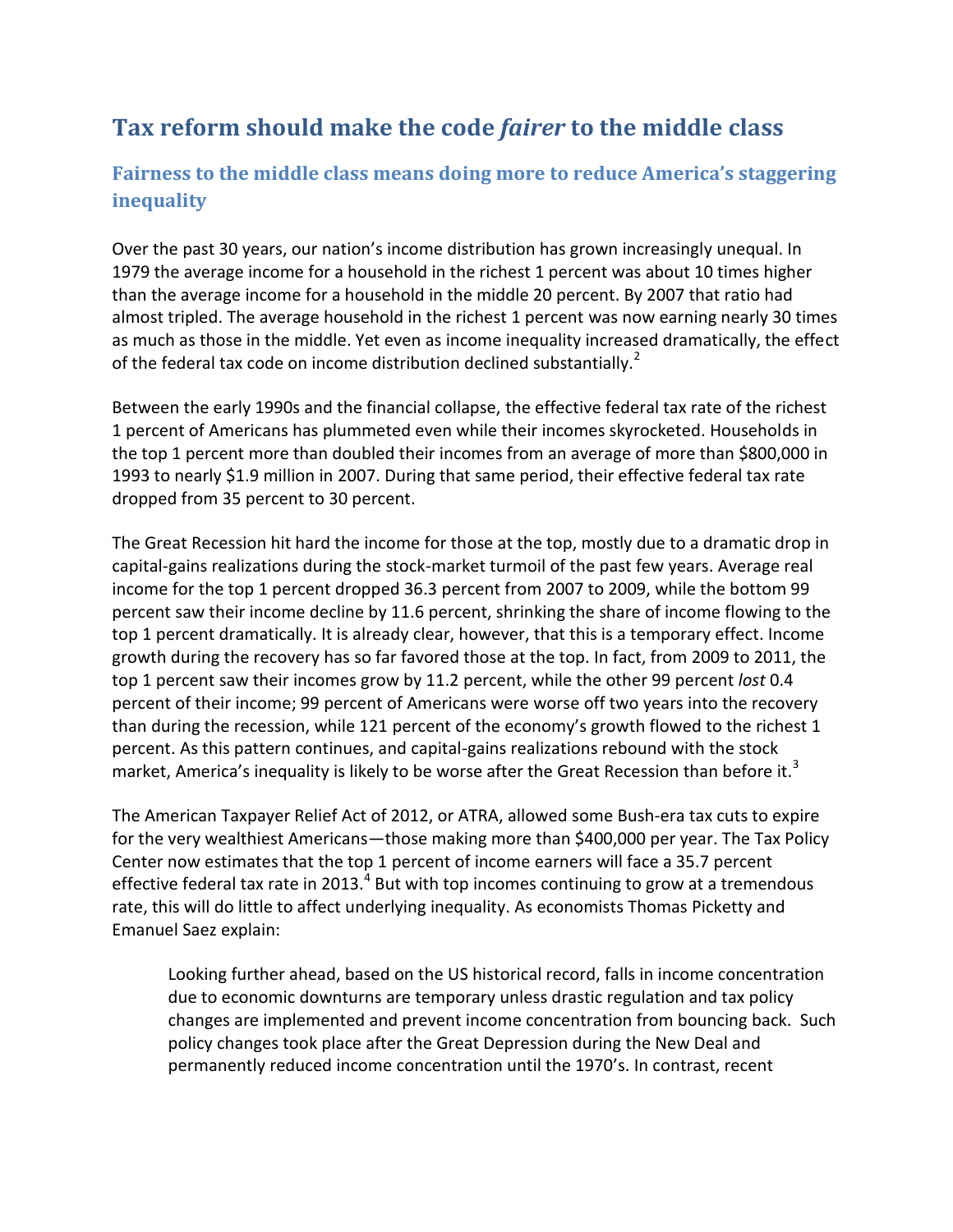downturns, such as the 2001 recession, lead to only very temporary drops in income concentration.

The policy changes that are taking place coming out of the Great Recession (financial regulation and top tax rate increase in 2013) are not negligible but they are modest relative to the policy changes that took place coming out of the Great Depression. Therefore, it seems unlikely that US income concentration will fall much in the coming vears.<sup>5</sup>

Over the past several years, America has faced a historic economic challenge not seen since the Great Depression, yet we are stuck in the same tired fiscal and economic policy debates we were having before the financial crisis. Inequality keeps rising over time, and our policy responses have, so far, been inadequate.

America fares very poorly in international comparisons as well. A recent OECD report shows how little the entire system of revenues and investments in the United States does to redress inequality. When the authors look only at the most progressive part of the U.S. tax system, federal income taxes, it appears as if the United States has a reasonably progressive system.<sup>6</sup> But this result is driven by the low levels of revenue the U.S. income tax collects compared to other rich countries, the high underlying inequality in U.S. income, and the American propensity for tax expenditures, which categorize things that other countries call social spending and transfers—subsidies for health care, retirement savings, and homeownership, for example—as "tax cuts." Once the total revenue and transfer system is taken into account, the only OECD country that does less to ameliorate inequality is Korea.<sup>7</sup>

Even looking only at income taxes, America's richest taxpayers pay substantially less than the wealthy pay in other countries. An independent analysis<sup>8</sup> ranked the United States 53rd among nations for the effective income and payroll tax rate paid by a household making \$300,000 per year; in the top 2 percent of the U.S. income distribution. According to the study, these households in the United States pay a similar tax rate to similar households in Sri Lanka and Malawi. The effective tax rate for rich households in the United Kingdom and Canada is almost 40 percent higher than in the United States—in some wealthy European countries it's more than 75 percent higher.

#### **Fairness to the middle class means demanding that America's wealthiest pay their fair share**

Other rich countries raise *substantially* more revenue from their wealthiest citizens than we do in the United States. This revenue allows them to invest in middle-class benefits and services like world-class education starting in preschool, universal health care, and robust public pension and safety-net programs. Meanwhile, some of America's wealthiest families pay less in taxes than the middle class.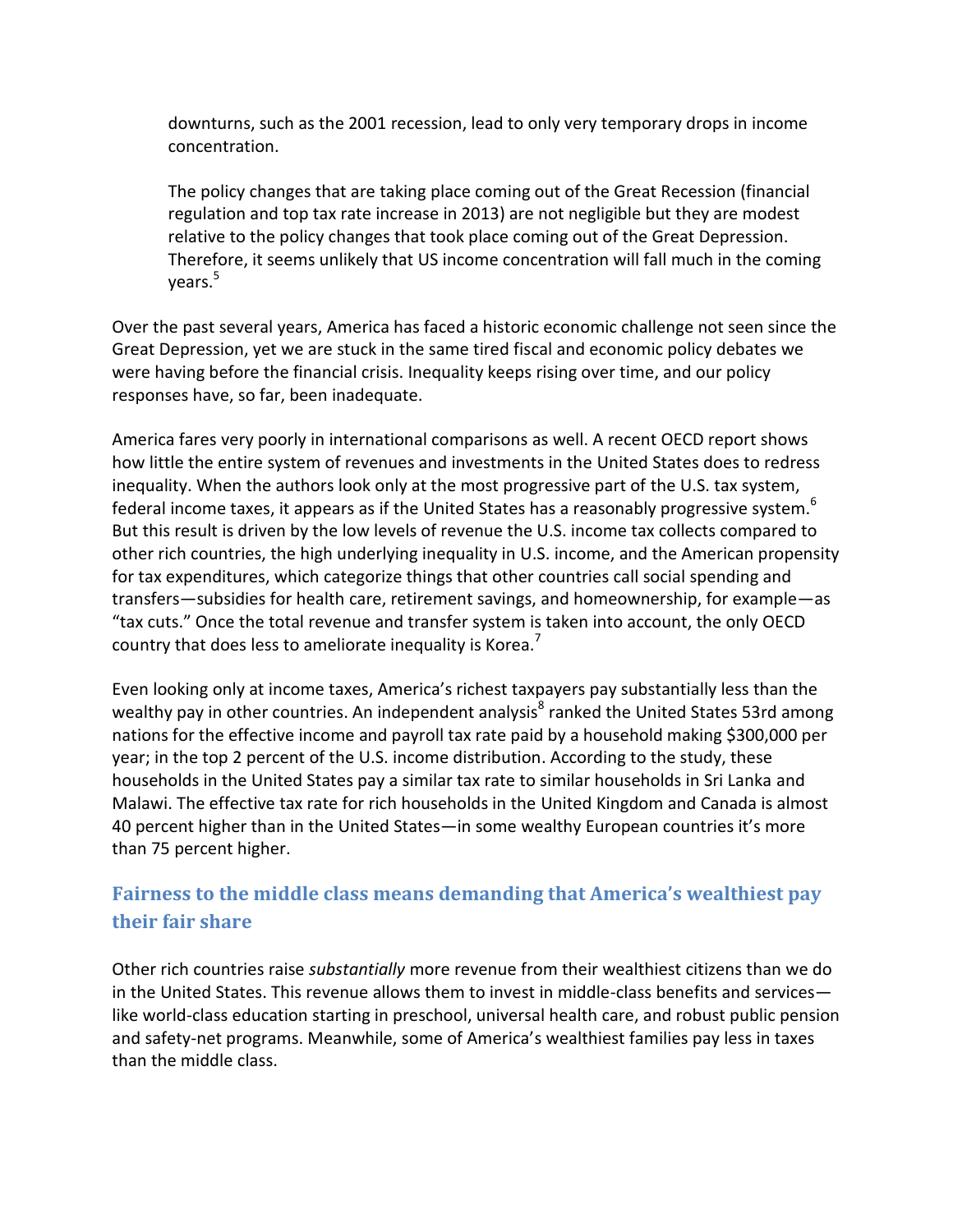According to Congressional Research Service data, one in four households making more than \$1 million *per year* faces a lower federal tax rate than middle-class families.<sup>9</sup> In fact, according to the Tax Policy Center, in 2011, 7,000 millionaires paid nothing in federal income taxes.<sup>10</sup>

Given that the top marginal income tax rate was 35 percent in 2011 and is now 39.6 percent still substantially lower than the top rate in the United States in the early 1980s or in other wealthy countries—how is it that so many wealthy people avoid paying their fair share? Because the individual income tax code is riddled with exemptions, deductions, special preferences, and loopholes that disproportionately benefit high-income taxpayers.

Most tax benefits and incentives come in the form of deductions or exclusions. Both are provisions that reduce one's taxable income and include many of the most important—and most costly—tax breaks, such as those for mortgage interest, charitable giving, employerprovided health insurance, and retirement savings. One of the unfortunate and largely unintended effects of structuring tax benefits as deductions or exclusions is that they tend to provide much bigger tax benefits to those in the highest tax brackets.

For a wealthy taxpayer in the highest tax bracket—now 39.6 percent—a \$10,000 itemized deduction, such as one for mortgage interest, results in \$3,960 in tax savings. For a taxpayer in the 15 percent bracket, however, that same deduction is worth only \$1,500.

This "upside-down" effect is not only unfair, but it's also inefficient from a budgetary point of view: It gives the largest tax break to the people who are least likely to need it and also least likely to respond to the incentive. High-income people, for example, are already likely to be homeowners, and they would therefore likely use disposable income to save for retirement even without a tax incentive. We would not tolerate it if a federal spending program distributed benefits in such an inefficient way—and we should be equally cost conscious with programs and subsidies that operate through the tax code.

The Center for American Progress has put forward a proposal to eliminate this inefficient "upside-down" effect by converting many deductions and exemptions into uniform credits that provide an equal value to all taxpayers.<sup>11</sup> The president has proposed partially addressing the problem by limiting tax breaks for the highest-income Americans: People whose high incomes place them in the top tax brackets would be able to claim the same value from deductions that a middle-class taxpayer in the 28 percent bracket gets, but not more. This proposal would make tax breaks fairer and more efficient while raising substantial revenue. The Congressional Budget Office estimates that such a proposal would raise \$493 billion over 10 years.<sup>12</sup>

In addition to deductions and exemptions that disproportionately benefit the well off, there are some tax preferences that flow almost *entirely* to the wealthy, and tax loopholes that can only be taken advantage of by particularly sophisticated tax avoiders.

For example, the different treatment of income from investments and income from work is the largest reason that many wealthy households pay lower taxes than the middle class. Under the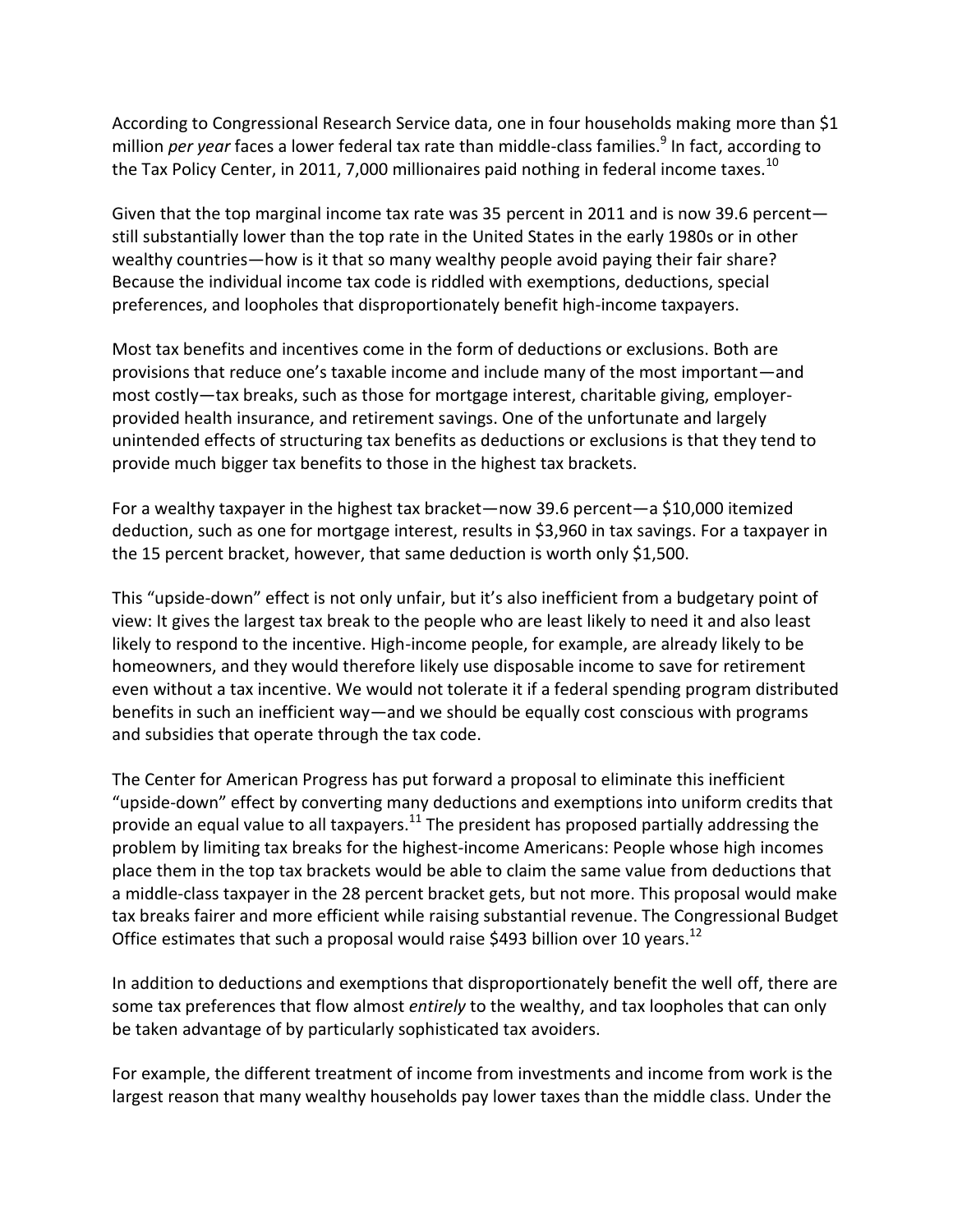current code, long-term capital gains and qualified dividends are taxed at a maximum rate of 20 percent, well below the top statutory rate on labor income. The Tax Policy Center has estimated that in 2013, 96 percent of the benefit from low rates on capital gains and dividends went to households in the top quintile, with nearly three-quarters going to the top 1 percent of income earners and nearly half going to the top 0.1 percent.<sup>13</sup>

These preferential rates are even taken advantage of by highly compensated noninvestors: The carried interest loophole allows people who manage investment funds—such as private equity funds and hedge funds—to convert their income into lower-taxed capital gains, driving down their tax bills and costing the federal government \$21 billion in revenue over 10 years.<sup>14</sup> A similar loophole exists for derivatives traders, allowing them to convert the margins from their daily trades into "long-term" capital gains for purposes of the preferential rates.

Another loophole allows certain well-off professionals—most famously former Sen. John Edwards (D-NC)<sup>15</sup> and former House Speaker Newt Gingrich<sup>16</sup> during their private-sector careers—to avoid paying Medicare taxes on their income by turning themselves into S corporations and taking their salaries as dividends. The U.S. Treasury's inspector general for tax enforcement has called the loophole a "multibillion dollar employment tax shelter." $^{17}$ 

Even some "middle-class" deductions have high-income loopholes built in. For example, taxpayers can claim the home mortgage interest deduction not only on their primary residences, but on second homes and even *yachts*; but only if they are big enough to live on.

Any serious effort to strengthen the middle class and address our long-term fiscal challenges must start by asking the country's most privileged people to pay their fair share. The alternative is to raise taxes on the middle class and abandon crucial investments in our future—clearly something we should seek to avoid.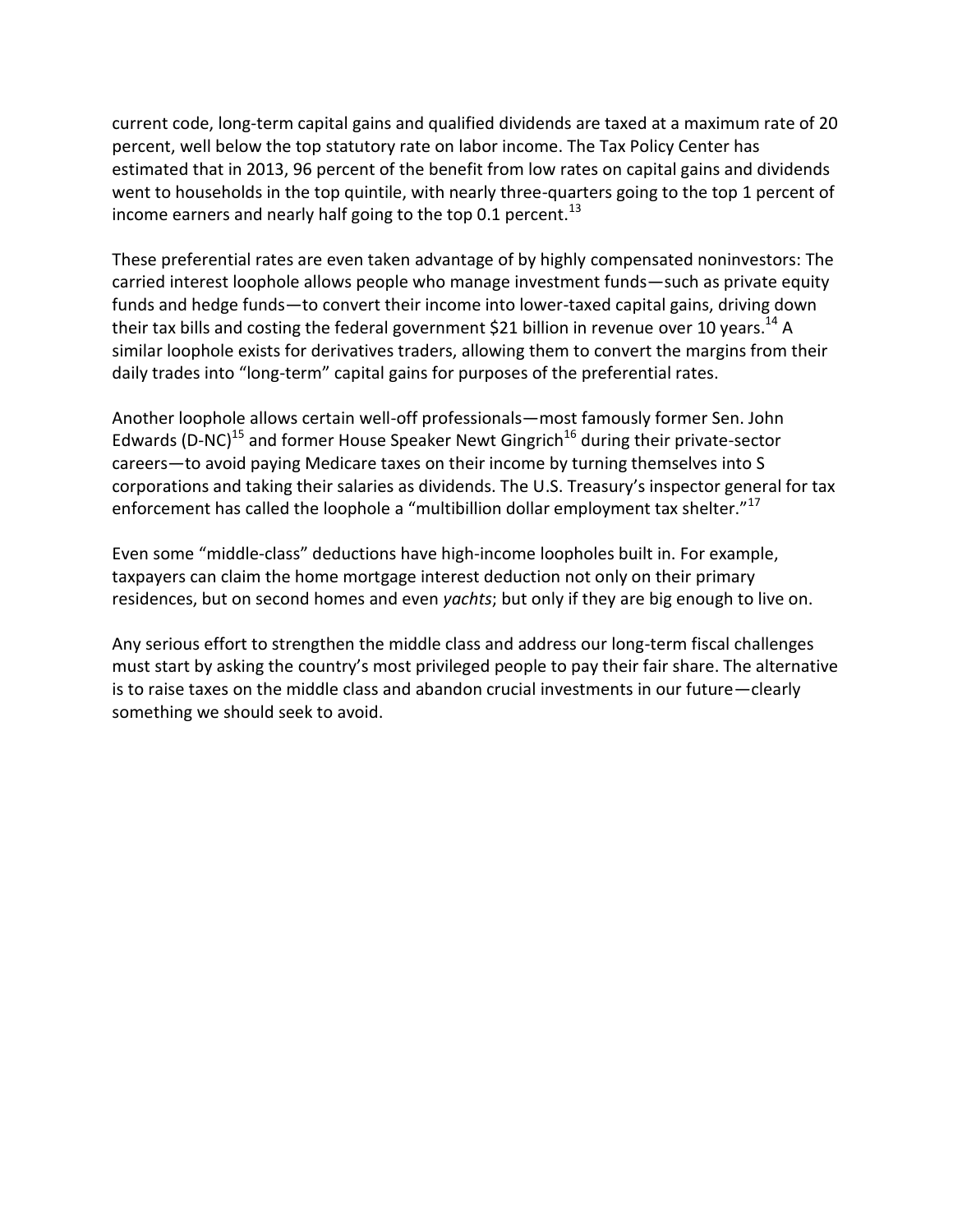## **Tax reform should make the code** *simpler* **for the middle class**

A core goal of comprehensive tax reform is to make the tax code simpler. But when we discuss simplification, it is crucial that we are clear about what the real drivers of complexity are. It's not the rate structure: Whether you are looking up your tax liability in a paper table or letting software calculate it for you, it's the same single step whether we have one rate or 20. What drives the ever-increasing complexity of the tax code is the proliferation of special deductions, exclusions, and tax breaks for particular activities.

### **Simplicity for the middle class means reforming tax expenditures and limiting opportunities and incentives for complicated tax-avoidance schemes**

Some tax expenditures are worth the complexity they create, because they support the middle class, further important policy goals, and prevent millions of families from falling into poverty and extreme hardship. But some of the expenditures that most radically increase the need for regulation, tax planning, and litigation, are the very same tax breaks that allow the wealthy to avoid paying their fair share.

Tax expenditures and loopholes add extra calculations and documentation requirements. More importantly, they create incentives for individuals and businesses to engage in complicated schemes to reclassify income and reorient economic activity so as to take advantage of specialized tax breaks. As more taxpayers game the system, ever more regulations are required to curb abuses.

These are the real drivers of increased complexity and compliance costs, and tax simplification should focus on reducing the incentives and opportunities for wealthy, sophisticated taxpayers to push money around in ever more complicated ways to avoid paying taxes.

A perfect example of this dynamic at play is the complexity created by the preferential rates currently in effect for long-term capital gains and dividends. These special rates are a huge giveaway to the very wealthiest Americans, and they are also an enormous driver of complexity: One tax expert has estimated that fully one-third of the Internal Revenue Code and accompanying regulations would be unnecessary if income from labor and capital were taxed at the same rate.<sup>18</sup> This is because the differential creates enormous incentives to classify as much income as possible as tax-preferred capital gains or dividends—this incentive drives an arms race between tax lawyers and Congress/IRS that necessitates ballooning regulations, evermore-creative accounting and recordkeeping, and extensive litigation.

This effect can be seen across the income tax code, as each special tax break introduced by Congress spawns more creative accounting requiring more detailed regulations. Legislation is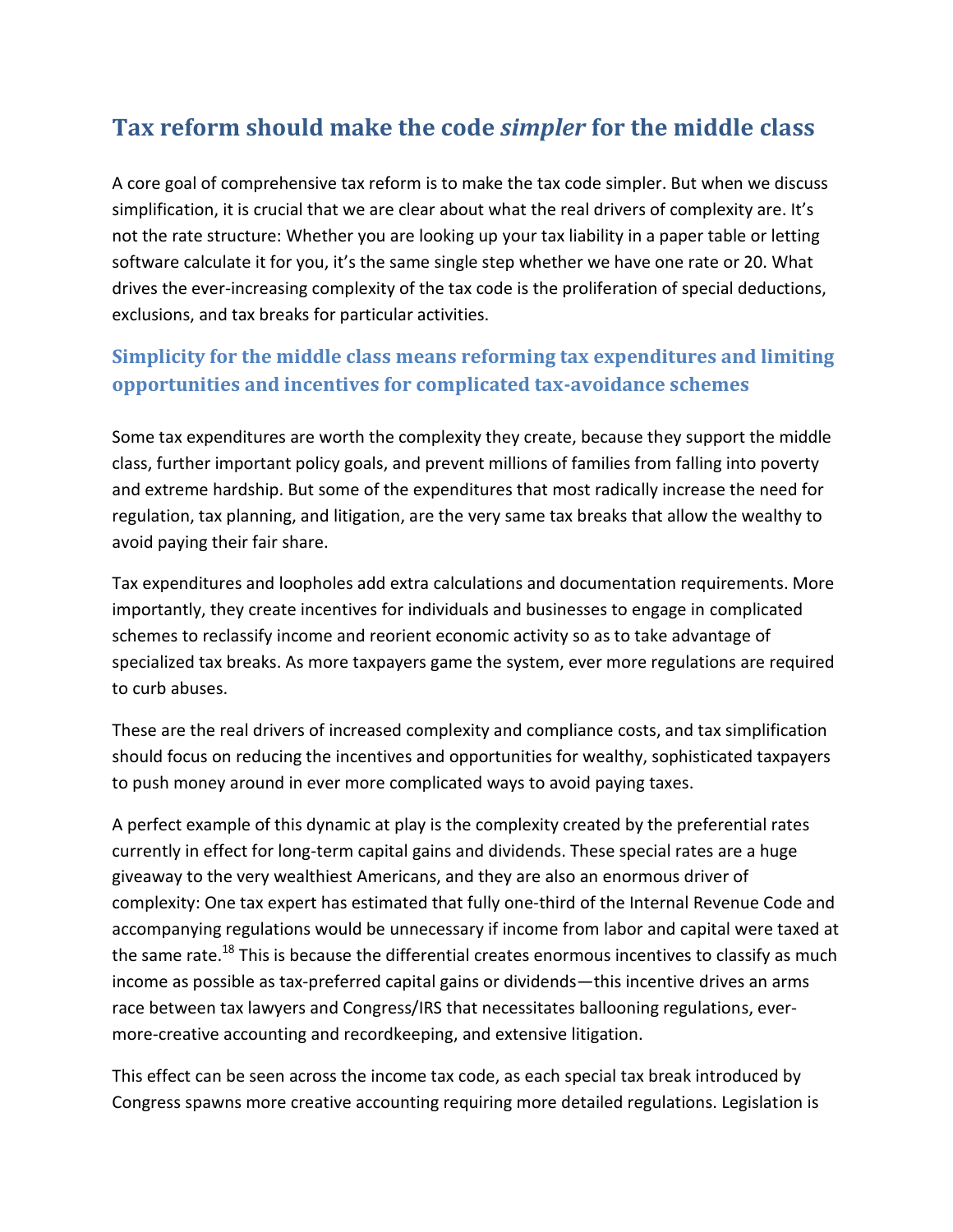then frequently needed to clamp down on the worst inequities and abuses created by special preferences—creating even more complexity. The current alternative minimum tax, legislation to close the carried interest loophole, and enactment of the Buffett Rule, which would assure that millionaires pay an effective tax rate above that of ordinary Americans, would be unnecessary if tax fairness were assured in the regular tax code.

These problems are even more pronounced on the business side, where the stakes are high and armies of lawyers and accountants stand at the ready to take advantage of any special breaks. One prominent example is "deferral": U.S. multinationals that do business overseas are allowed to put off paying taxes on their overseas profits indefinitely, until they "repatriate" these profits to the United States. This creates an incentive to move real economic activity—jobs and assets—overseas, but it also creates an *enormous* incentive to play accounting games that move book profits offshore. By designating profits as "overseas income," corporations can put off paying U.S. taxes indefinitely or until another "one-time only" repatriation holiday. Without the big tax preference for foreign profits created by deferral, there would be no reason for American corporations to set up shell subsidiaries in the Cayman Islands and contort their business and accounting practices to move money through those subsidiaries. Our business tax rules are full of special-interest breaks that increase complexity and compliance costs while allowing America's largest and most profitable corporations to avoid paying taxes.

### **Simplicity means making tax credit compliance easier for working families and students**

Some beneficial tax credits for the poor and middle class are needlessly complicated and difficult to comply with. For example, Congress could make tax filing easier for families with children by simplifying and standardizing definitions used in child-related tax exemptions and credits. Currently, the child tax credit, earned income tax credit, and the head of household filing status have different definitions for a child, with different requirements for both qualified ages and levels of support.<sup>19</sup> By using a single definition, these provisions of the tax code can be administered in a more cost efficient manner. The earned income tax credit has additional complexity, with the Internal Revenue Service noting, "[t]he eligibility requirements and computations are complex, yet EITC recipients are relatively less able to understand complex rules and less likely to speak English as their primary language, creating a recipe for confusion."<sup>20</sup>

Middle-class taxpayers also face a variety of complex tax rules in the higher-education arena. With multiple tax programs to incentivize saving for college, reimburse costs while attending college, and provide support for loan repayment, $^{21}$  navigating the tax rules associated with college can become an exhausting task. Furthermore, the American Opportunity Tax Credit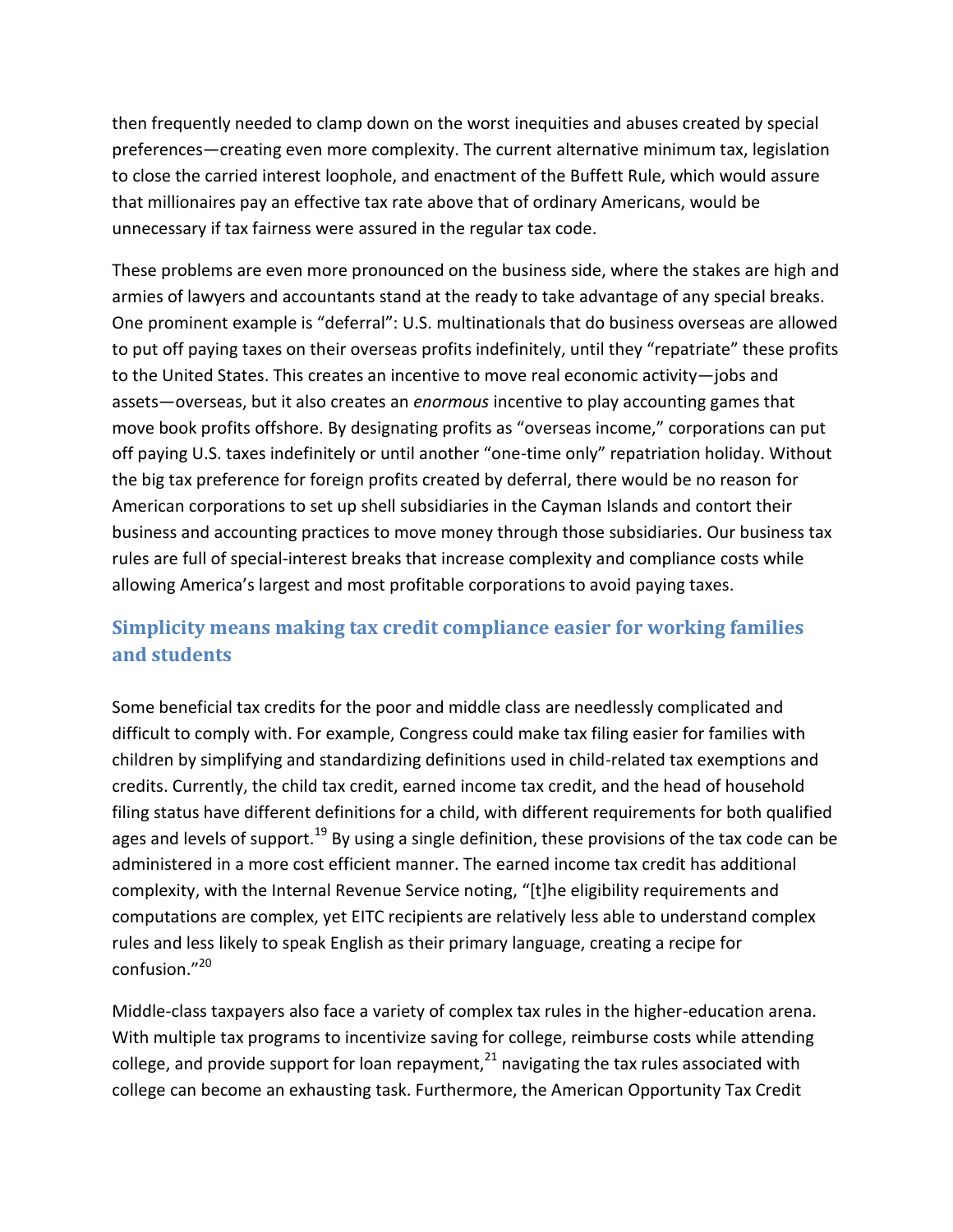continues to be authorized on only a temporary basis and expires after 2017. Congress should make college incentives in the tax code easier to understand by streamlining all of these benefits into one vehicle, a permanent American Opportunity Tax Credit.

#### **Congress should be wary of regressive policy masquerading as simplification**

Regressive policies that would shift the tax burden from the rich to those below them on the income scale are of course very unpopular. And so they are often presented as something they are not: measures to simplify tax filing.

The budget outline released by House Budget Committee Chairman Paul Ryan (R-WI) is a case in point. The House budget bemoans the complexity of the tax code at length. But the actual policies proposed have little to do with making the tax code simpler and everything to do with making it less progressive. The talk of simplicity is a distraction from the budget's real-world effects, namely shifting the tax burden from the rich to the middle class.<sup>22</sup> In fact, this approach would keep or expand features of the tax code that add complexity and encourage gaming the system, while dramatically reducing the progressive rate structure in the name of "simplicity."

Simplification is a laudable goal, but Congress should focus on the kind of simplification that matters for middle-class families, while balancing the goal of simplification against distributional goals, revenue needs, and other important policy concerns.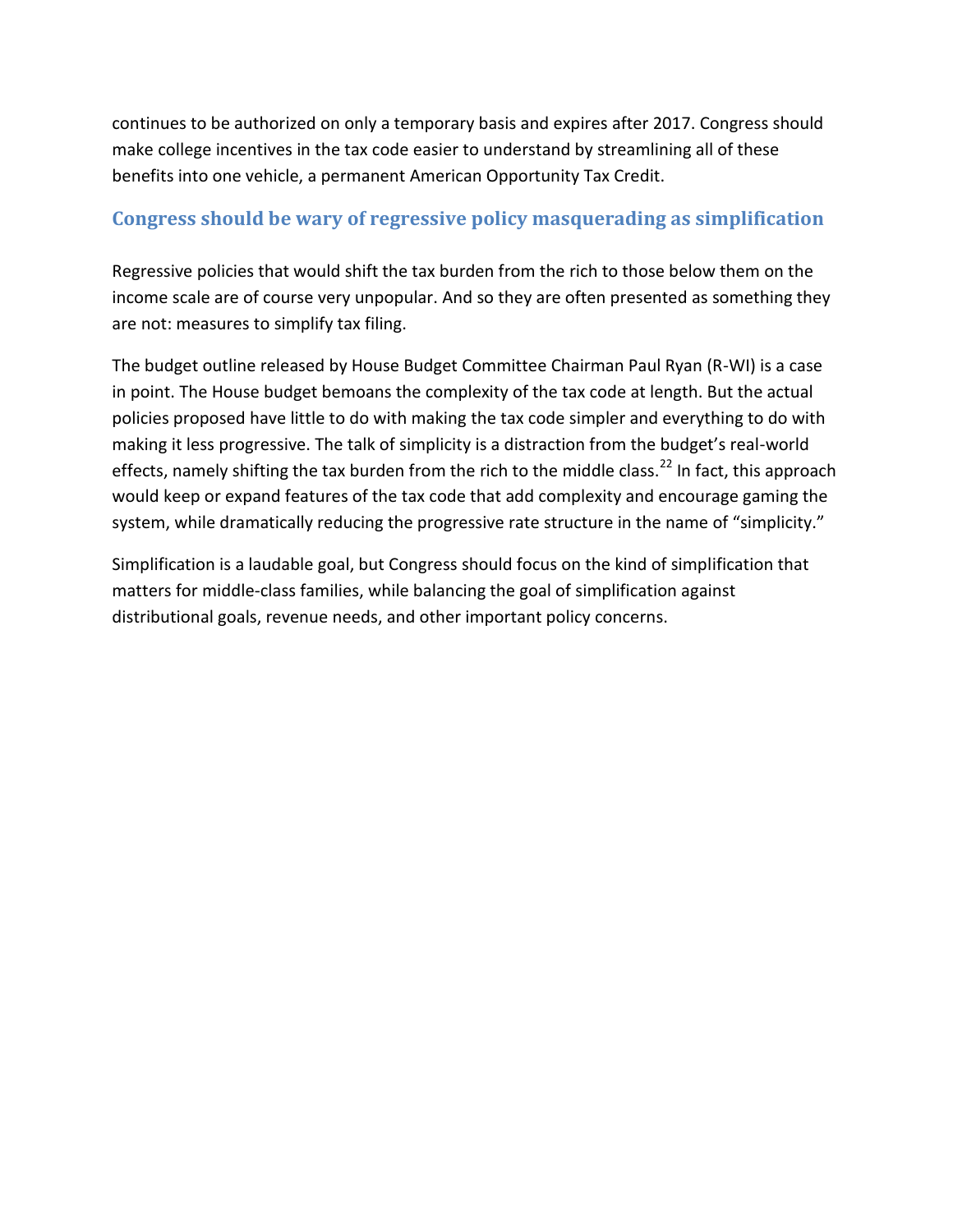# **Tax reform should raise revenue for investments in the middle class**

We have a revenue problem. Repeated tax cuts played an outsized role in creating the budget deficits of the last decade, and setting the stage for the current drive for austerity that is holding back the recovery and damaging the middle class.

As Oliver Wendell Holmes said, "Taxes are what we pay for civilized society." They pay for the foundational public investments that are critical to a modern prosperous society, such as infrastructure, education, and basic scientific research. They pay for services that only the government can effectively perform, such as national defense and ensuring clean food, safe consumer products, and clean water. Taxes make it possible for us to meet our societal obligation to care for our veterans, our aged, and our impoverished. And taxation allows us to overcome national challenges and achieve extraordinary feats. Apollo 11, the Hoover Dam, and the Internet were all financed with tax revenues.

Current federal revenue levels are at their lowest levels since the 1950s, a time before Medicare and Medicaid, federal aid to education, and a host of other federal programs that are now viewed as core responsibilities of the federal government. Some of this is driven by the recession, but even once incomes begin to rebound, our federal tax code will not raise enough revenue to meet the challenges America will face in the coming decades.

#### **In the long run, the tax code must raise adequate revenue to meet our nation's needs**

According to Congressional Budget Office projections, maintaining today's tax code will result in revenues averaging about 18.5 percent of gross domestic product over the next decade.<sup>23</sup> From 1998 to 2001—the last years in which we had balanced budgets—revenues averaged about 20 percent of GDP. And in the intervening years, our population has aged, baby boomers have started to retire, health care costs have risen, and our national security needs have changed dramatically. Clearly, generating additional revenue is a necessary component of any practical plan to address our budget challenges.

In "Reforming Our Tax System, Reducing Our Deficit," the Center for American Progress proposed a plan to overhaul the federal income tax code that will raise increased revenues progressively while making the tax system more efficient, simple, fair, and comprehensible.<sup>24</sup> Under our plan, by the middle to the end of this decade federal revenues will match those revenue levels recommended by the bipartisan "Simpson-Bowles" plan. These revenue levels have been agreed to by Democrats and Republicans, and are sufficient to put the budget on a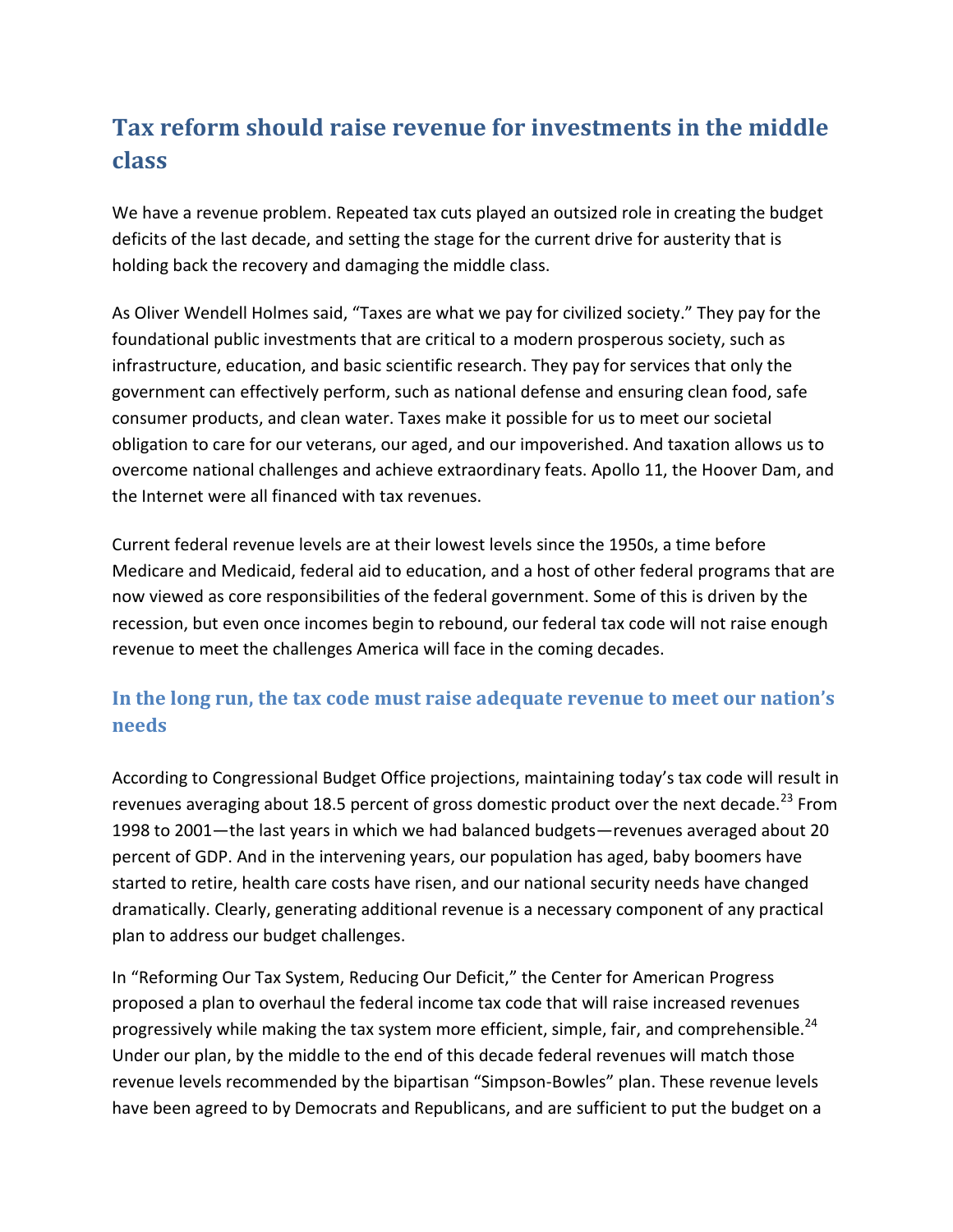sustainable path while dealing with sequestration and investing in the recovery. But it is likely that more revenues will be necessary over the long term if America is going to adequately invest in education, infrastructure, science and technology, energy, and the other investments in the middle class that will determine future growth and prosperity.

All of the bipartisan plans, including Simpson-Bowles, have proposed raising revenue levels above that of the historical average. And there are many good reasons to be skeptical that averages from the last 60 years are appropriate benchmarks for the next 60. First and foremost, these averages are highly misleading—they obscure a clear rise in tax revenues, decade by decade, as the federal government took on more responsibility for the health care of senior citizens and as health care costs rose more generally.

More importantly, it's simply wrong to try and budget for the future by looking backwards and trying to shoehorn future needs into whatever the past levels have been. Instead, we should be trying to determine broadly how much public investment will be required as we move deeper into the 21st century, and then how do we pay for those investments in the most efficient way possible. Why should we even consider the average from the past 60 years as an appropriate constraint until 2070? Certainly everyone agrees that times and circumstances have changed, and that the federal government should, presumably, change with them.

The United States raises far less in tax revenue, at all levels of government, than other first world countries. In 2010 only two OECD countries, Mexico and Chile, had lower government revenues as a share of GDP than the United States.<sup>25</sup> Revenue as a share of GDP in the United States was more than 25 percent lower than the OECD average.<sup>26</sup> That difference amounted to nearly \$1.3 trillion in revenue in that year alone.<sup>27</sup> The United States has historically been a lowtax country, and can remain a low-tax country even while substantially increasing federal revenues to provide needed services to the middle class.

Because U.S. taxes are so much lower than the OECD average, many services provided to the middle class in other developed countries are not available in the United States. In Denmark, the OECD country with the highest tax revenue as a percentage of GDP, $^{28}$  the government pays for higher education, universal health care, and care for the sick and elderly,  $29$  -costs that many middle-class American families struggle to pay out of their own pockets. Similarly, other countries, including Mexico, are able to invest vastly more in preschool than the United States, increasing student achievement and allowing middle-class families to participate in the workforce without worrying about what to do with their preschoolers while they work.<sup>30</sup> When low taxes on the rich translate to reduced services and increased costs for the middle class, the American economy suffers.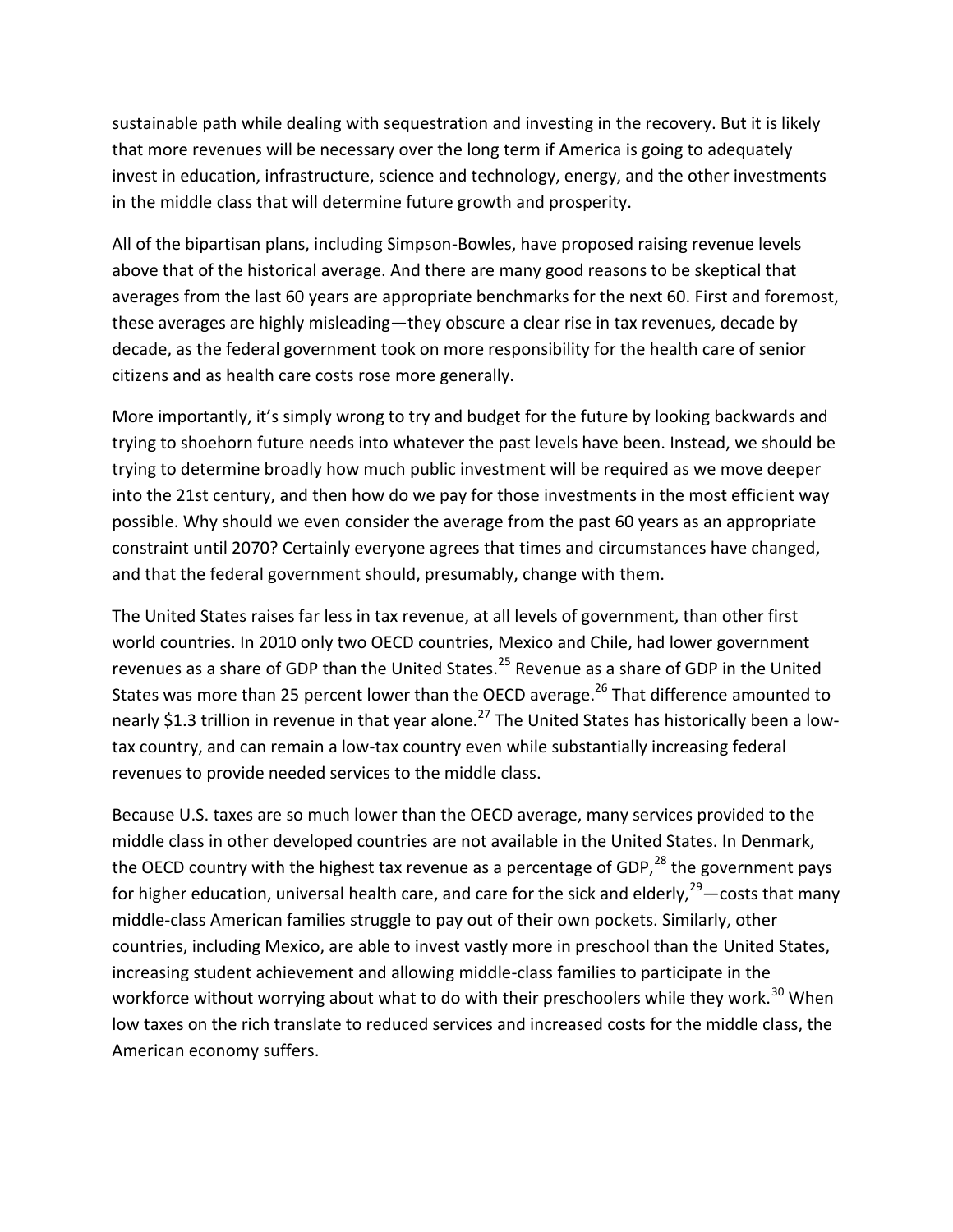Even the most progressive revenue proposals currently on the table are largely geared toward stabilizing U.S. debt as a share of GDP, replacing the misguided and damaging spending cuts required by "sequestration," and paying for some relatively small investments to help speed the recovery. These are important short-term revenue goals that should not be held up by a longer tax-reform process; ensuring that the government takes in enough revenue to meet current basic funding needs, and raises that revenue in a progressive way, should be seen as a crucial prerequisite to any broader tax reform. But in the context of comprehensive reform, Congress should ensure that the tax code reflects the revenue needs of a growing economy with a vibrant middle class. The coming decades will present challenges and opportunities that we have not yet imagined, and we need a tax code capable of raising the revenue we will need to confront these changing circumstances efficiently and progressively.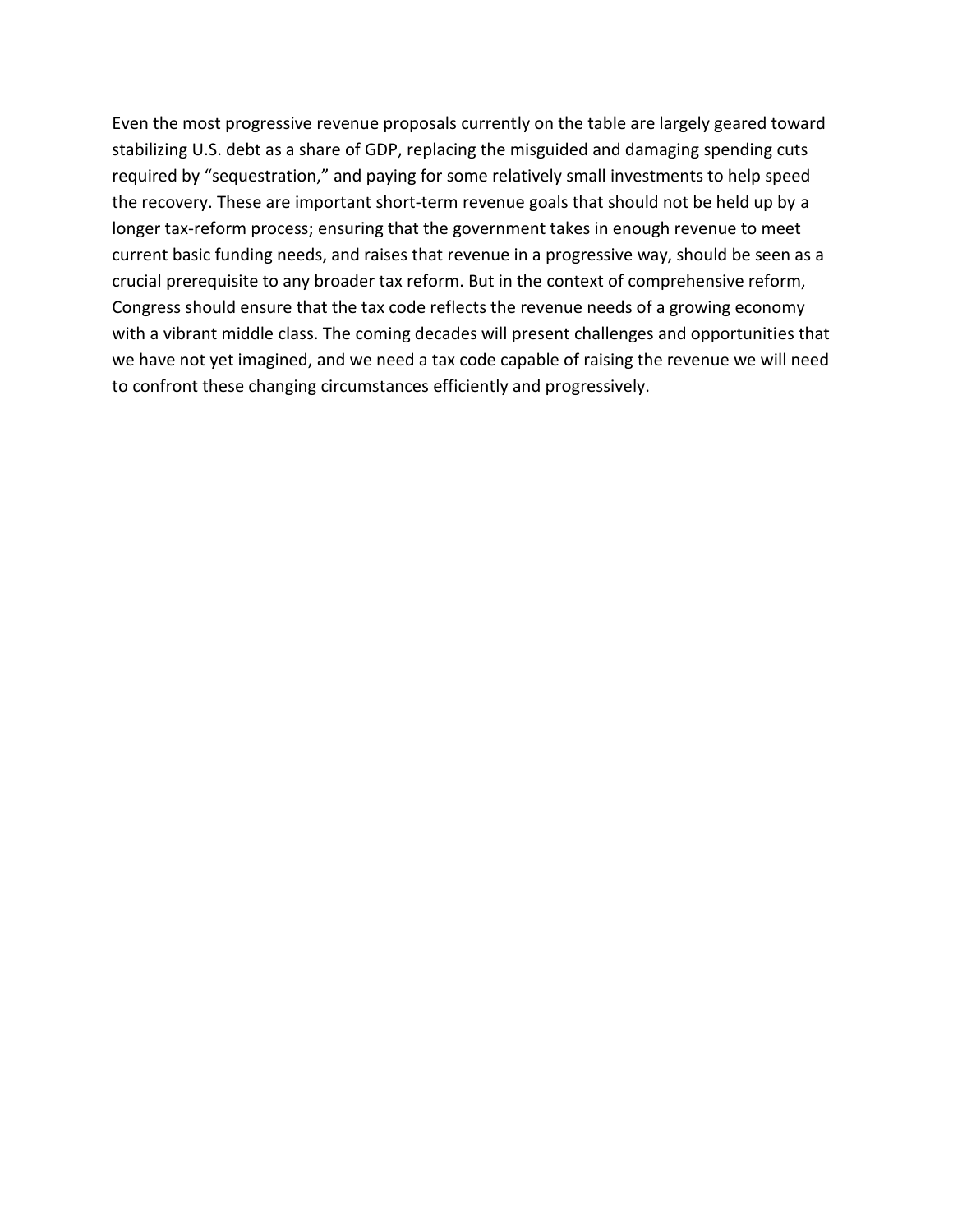## **Endnotes**

 $\overline{\phantom{a}}$ 

 $1$  Heather Boushey and Adam Hersh, "Middle Class Series: The American Middle Class, Income Inequality, and the Strength of Our Economy" (Washington: Center for American Progress, 2012), available at

[http://www.americanprogress.org/issues/economy/report/2012/05/17/11628/the-american](http://www.americanprogress.org/issues/economy/report/2012/05/17/11628/the-american-middle-class-income-inequality-and-the-strength-of-our-economy/)[middle-class-income-inequality-and-the-strength-of-our-economy/.](http://www.americanprogress.org/issues/economy/report/2012/05/17/11628/the-american-middle-class-income-inequality-and-the-strength-of-our-economy/)

 $2$  Michael Linden, "Middle Class Series: The Federal Tax Code and Income Inequality" (Washington: Center for American Progress, 2012), available at

[http://www.americanprogress.org/issues/tax-reform/report/2012/04/19/11404/the-federal](http://www.americanprogress.org/issues/tax-reform/report/2012/04/19/11404/the-federal-tax-code-and-income-inequality/)[tax-code-and-income-inequality/.](http://www.americanprogress.org/issues/tax-reform/report/2012/04/19/11404/the-federal-tax-code-and-income-inequality/)

<sup>3</sup> Emmanuel Saez, "Striking it Richer: The Evolution of Top Incomes in the United States" (Berkley: University of California, Department of Economics, 2013), available at [http://elsa.berkeley.edu/~saez/saez-UStopincomes-2011.pdf.](http://elsa.berkeley.edu/~saez/saez-UStopincomes-2011.pdf)

<sup>4</sup> Tax Policy Center, "Baseline Distribution of Cash Income and Federal Taxes; by Cash Income Percentile, 2004–2022," available at

<http://www.taxpolicycenter.org/numbers/displayatab.cfm?Docid=3792&DocTypeID=2> (last accessed May 2013).

<sup>5</sup> Saez, "Striking it Richer: The Evolution of Top Incomes in the United States."

 $6$  Organisation for Economic Co-operation and Development, "Growing Unequal? Income Distribution and Poverty in OECD Countries" (2008), available at

[http://www.keepeek.com/Digital-Asset-Management/oecd/social-issues-migration-](http://www.keepeek.com/Digital-Asset-Management/oecd/social-issues-migration-health/growing-unequal_9789264044197-en)

health/growing-unequal 9789264044197-en. This same OECD report has been used,

misleadingly, to claim that America has the most progressive tax system in the world. This claim comes from the misuse of a single table that reports statistics based on the share of income taxes paid by different income classes. These statistics look only at the most progressive part of the tax system and largely reflect extreme inequality in the underlying income distribution, not fair, progressive tax policies. For further explanation, see Sarah Ayres and Michael Linden, "Rich Americans Are Not Overtaxed," Center for American Progress, March 6, 2012, available at [http://www.americanprogress.org/issues/tax-reform/news/2012/03/06/11218/rich-americans](http://www.americanprogress.org/issues/tax-reform/news/2012/03/06/11218/rich-americans-are-not-overtaxed/)[are-not-overtaxed/.](http://www.americanprogress.org/issues/tax-reform/news/2012/03/06/11218/rich-americans-are-not-overtaxed/)

 $7$  Organisation for Economic Co-operation and Development, "Growing Unequal?"

<sup>8</sup> KPMG, "KPMG's Individual Income Tax and Social Security Rate Survey 2012" (2012), available at

[http://www.kpmg.com/Global/en/IssuesAndInsights/ArticlesPublications/Documents/individua](http://www.kpmg.com/Global/en/IssuesAndInsights/ArticlesPublications/Documents/individual-income-tax-rate-survey-2012.pdf) [l-income-tax-rate-survey-2012.pdf.](http://www.kpmg.com/Global/en/IssuesAndInsights/ArticlesPublications/Documents/individual-income-tax-rate-survey-2012.pdf)

<sup>9</sup> Seth Hanlon, "Why We Need a Buffett Rule," Center for American Progress, February 29, 2012, available at [http://www.americanprogress.org/issues/tax](http://www.americanprogress.org/issues/tax-reform/news/2012/02/29/11090/why-we-need-a-buffett-rule/)[reform/news/2012/02/29/11090/why-we-need-a-buffett-rule/.](http://www.americanprogress.org/issues/tax-reform/news/2012/02/29/11090/why-we-need-a-buffett-rule/)

 $10$  Tax Policy Center, "Baseline Distribution of Tax Units with No Income Tax Liability by Cash Income Level; Current Law, 2011," available at

<http://www.taxpolicycenter.org/numbers/displayatab.cfm?DocID=3056> (last accessed May 2013).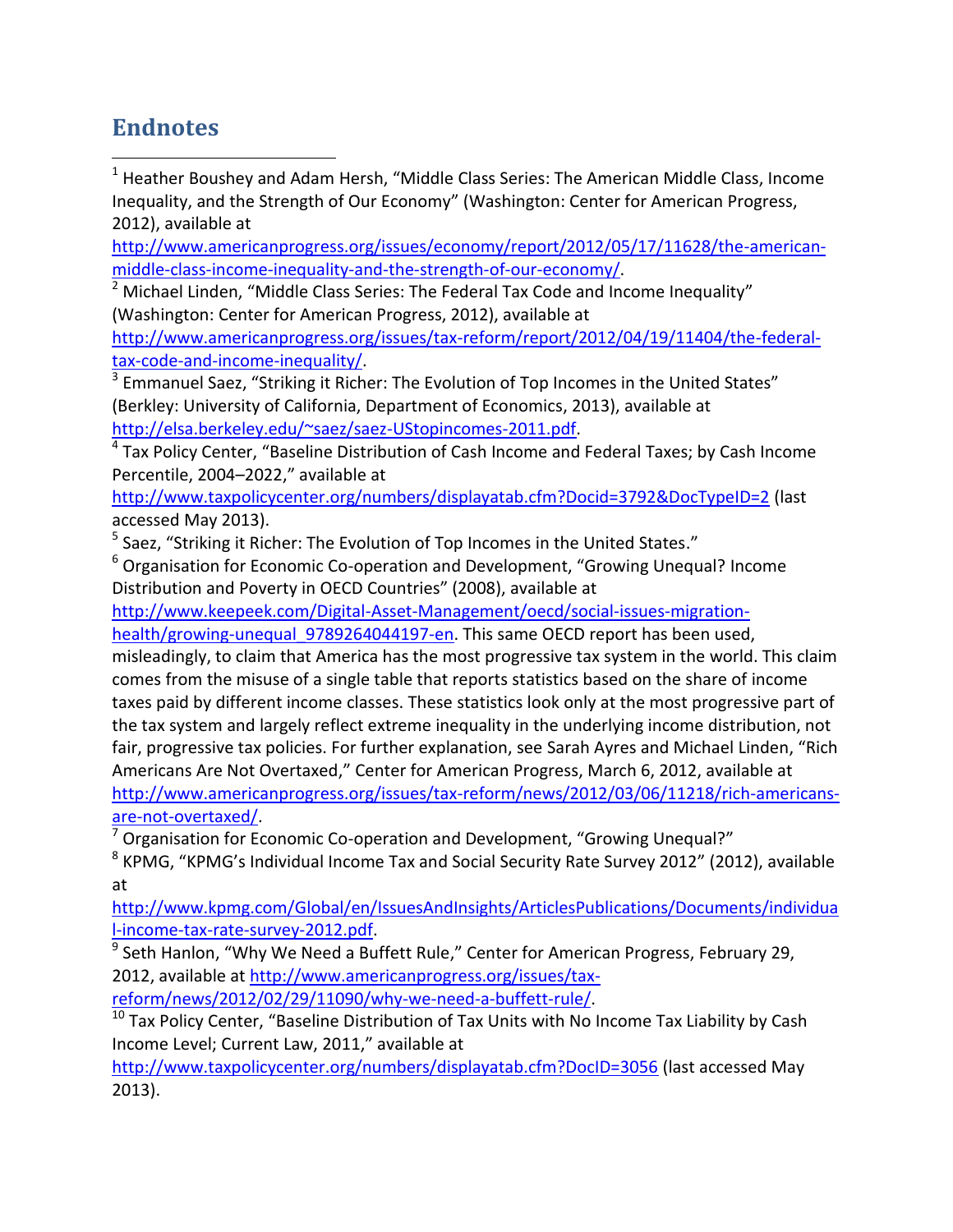$\overline{\phantom{a}}$  $11$  Roger Altman and others, "Reforming Our Tax System, Reducing Our Deficit" (Washington: Center for American Progress, 2012), available at [http://www.americanprogress.org/issues/tax](http://www.americanprogress.org/issues/tax-reform/report/2012/12/04/46689/reforming-our-tax-system-reducing-our-deficit/)[reform/report/2012/12/04/46689/reforming-our-tax-system-reducing-our-deficit/.](http://www.americanprogress.org/issues/tax-reform/report/2012/12/04/46689/reforming-our-tax-system-reducing-our-deficit/)

<sup>12</sup> Congressional Budget Office, "An Analysis of the President's 2014 Budget" (2013), available at [http://www.cbo.gov/publication/44173.](http://www.cbo.gov/publication/44173)

13 Tax Policy Center, "Taxes on Long-Term Capital Gains and Qualified Dividends; Baseline: Current Policy; Distribution by Cash Income Percentile, 2013," available at

[http://www.taxpolicycenter.org/numbers/displayatab.cfm?DocID=3182&topic2ID=60&topic3ID](http://www.taxpolicycenter.org/numbers/displayatab.cfm?DocID=3182&topic2ID=60&topic3ID=62&DocTypeID) [=62&DocTypeID=](http://www.taxpolicycenter.org/numbers/displayatab.cfm?DocID=3182&topic2ID=60&topic3ID=62&DocTypeID) (last accessed May 2013).

<sup>14</sup> Seth Hanlon and Gadi Dechter, "Congress Should Close the Carried Interest Loophole," Center for American Progress, December 18, 2012, available at

[http://www.americanprogress.org/issues/tax-reform/news/2012/12/18/48469/congress](http://www.americanprogress.org/issues/tax-reform/news/2012/12/18/48469/congress-should-close-the-carried-interest-loophole/)[should-close-the-carried-interest-loophole/.](http://www.americanprogress.org/issues/tax-reform/news/2012/12/18/48469/congress-should-close-the-carried-interest-loophole/)

<sup>15</sup> Michael Moss and Kate Zernike, "Campaign Releases Edwards's Earnings," *The New York Times*, July 10, 2004, available at

[http://www.nytimes.com/2004/07/10/politics/campaign/10edwards.html?pagewanted=all.](http://www.nytimes.com/2004/07/10/politics/campaign/10edwards.html?pagewanted=all)

<sup>16</sup> Andrea Coombes, "Gingrich avoided \$69,000 in Medicare tax in 2010: source," *Market Watch,* January 23, 2012, available at

[http://blogs.marketwatch.com/election/2012/01/23/gingrich-avoided-69000-in-medicare-tax](http://blogs.marketwatch.com/election/2012/01/23/gingrich-avoided-69000-in-medicare-tax-in-2010-source/)[in-2010-source/.](http://blogs.marketwatch.com/election/2012/01/23/gingrich-avoided-69000-in-medicare-tax-in-2010-source/)

 $17$  Pamela J. Gardiner, Actions Are Needed to Eliminate Inequities in the Employment Tax Liabilities of Sole Proprietorships and Single-Shareholder S Corporations (Washington: U.S. Department of Treasury, 2005), available at

[http://www.treasury.gov/tigta/auditreports/2005reports/200530080fr.html.](http://www.treasury.gov/tigta/auditreports/2005reports/200530080fr.html)

 $18$  James Edward Maule, "Tax Complexity of the Dividend Kind," MauledAgain blog, January 6, 2012, available at

[http://mauledagain.blogspot.com/2012\\_01\\_01\\_archive.html#4768594585796099130.](http://mauledagain.blogspot.com/2012_01_01_archive.html#4768594585796099130)

<sup>19</sup> Elaine Maag, "Tax Simplification: Clarifying Work, Child, and Education Incentives" (Falls Church, VA: Tax Analysts, 2011), available at [http://www.urban.org/uploadedpdf/1001525-Tax-](http://www.urban.org/uploadedpdf/1001525-Tax-Simplification.pdf)[Simplification.pdf.](http://www.urban.org/uploadedpdf/1001525-Tax-Simplification.pdf)

 $20$  Taxpayer Advocate Service, "2008 Annual Report to Congress  $-$  Volume One" (Washington: Internal Revenue Service, 2008), available at [http://www.irs.gov/pub/irs](http://www.irs.gov/pub/irs-utl/08_tas_arc_msp_1.pdf)utl/08 tas arc msp 1.pdf.

 $21$  James R. White, "Improved Tax Information Could Help Pay for College," Testimony before the Senate Finance Committee, "Education Tax Incentives and Tax Reform," July 25, 2012, available at [http://www.finance.senate.gov/imo/media/doc/White%20Testimony.pdf.](http://www.finance.senate.gov/imo/media/doc/White%20Testimony.pdf)

<sup>22</sup> Seth Hanlon, "Ryan's Secret Plan to Shift the Tax Burden Onto the Middle Class," Center for American Progress, March 20, 2012, available at [http://www.americanprogress.org/issues/tax](http://www.americanprogress.org/issues/tax-reform/news/2012/03/20/11304/ryans-secret-plan-to-shift-the-tax-burden-onto-the-middle-class/)[reform/news/2012/03/20/11304/ryans-secret-plan-to-shift-the-tax-burden-onto-the-middle](http://www.americanprogress.org/issues/tax-reform/news/2012/03/20/11304/ryans-secret-plan-to-shift-the-tax-burden-onto-the-middle-class/)[class/.](http://www.americanprogress.org/issues/tax-reform/news/2012/03/20/11304/ryans-secret-plan-to-shift-the-tax-burden-onto-the-middle-class/)

 $\frac{23}{23}$  Congressional Budget Office, "Deficits Projected in CBO's Baseline and Under an Alternative Fiscal Scenario," available at <http://www.cbo.gov/publication/44194> (last accessed May 2013).

<sup>24</sup> Altman and others, "Reforming Our Tax System, Reducing Our Deficit."